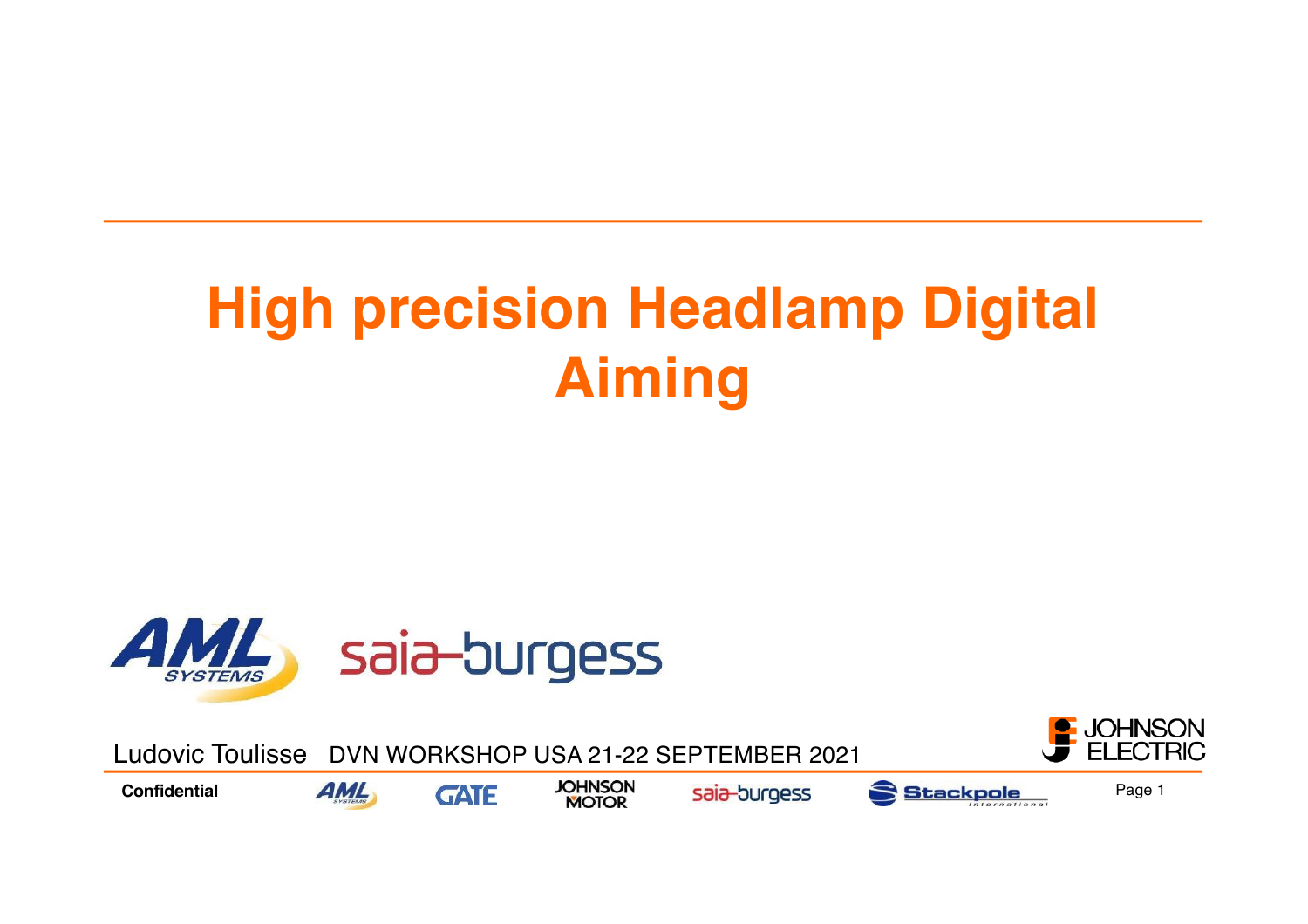# What is Digital Aiming?

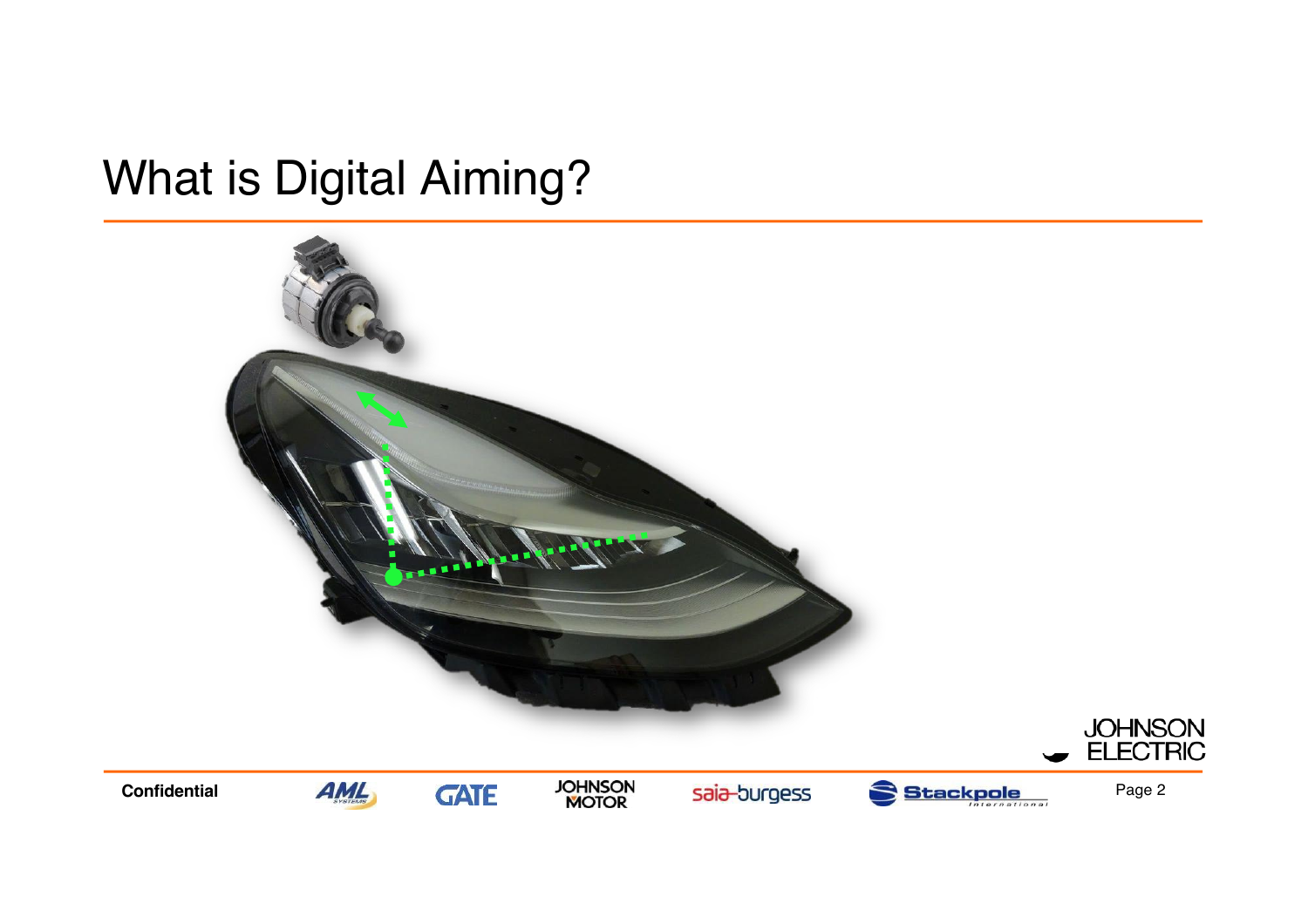#### How to digitalize the aiming : Car assy line

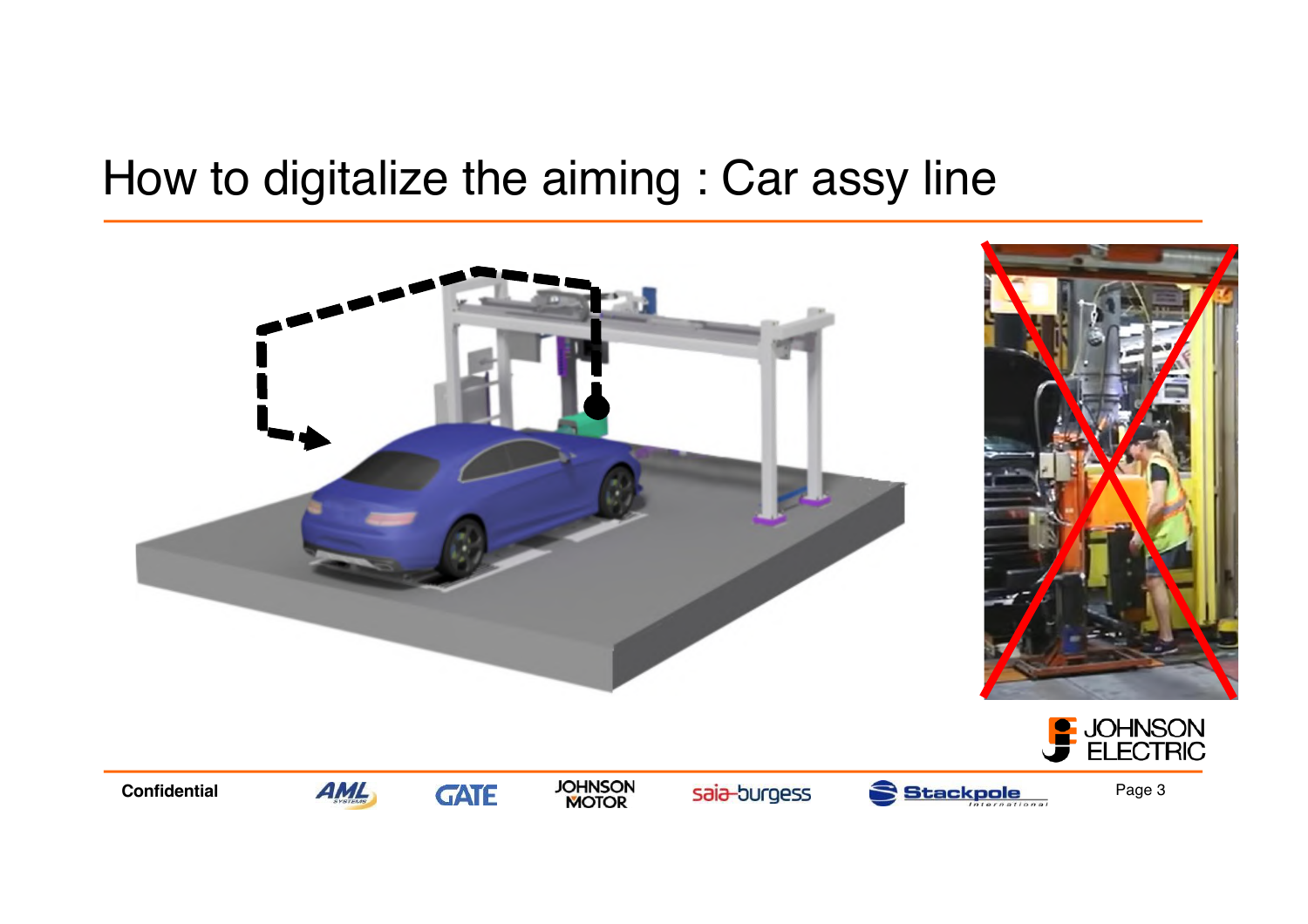### Human factor on aiming precision



- ► Screwing machine inertia
- ► Manual start / stop
- ► Torque variations

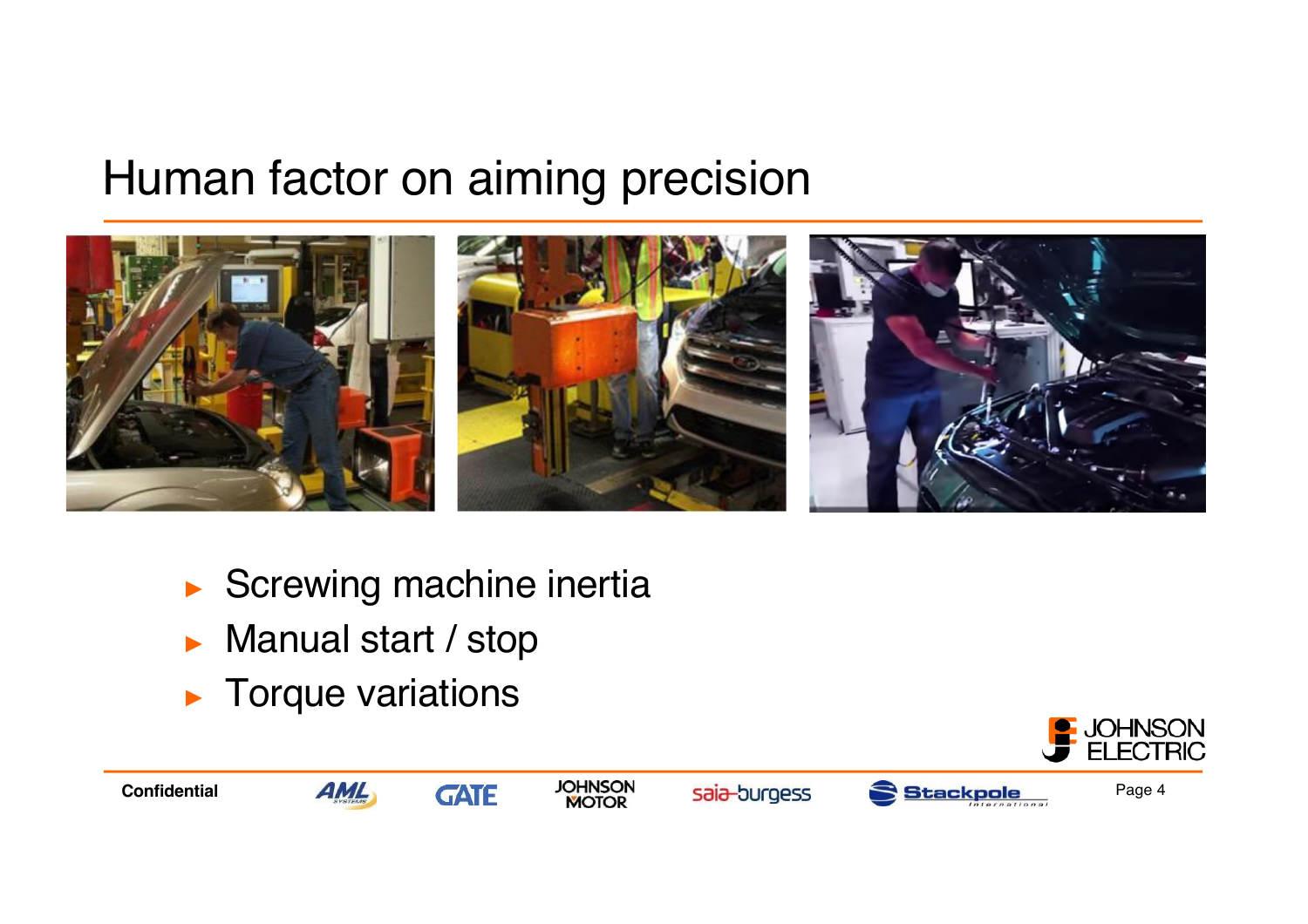# Aiming components : factors of aiming degradation

► Gears Brackets Bars Sliders Cables Seals and Screws

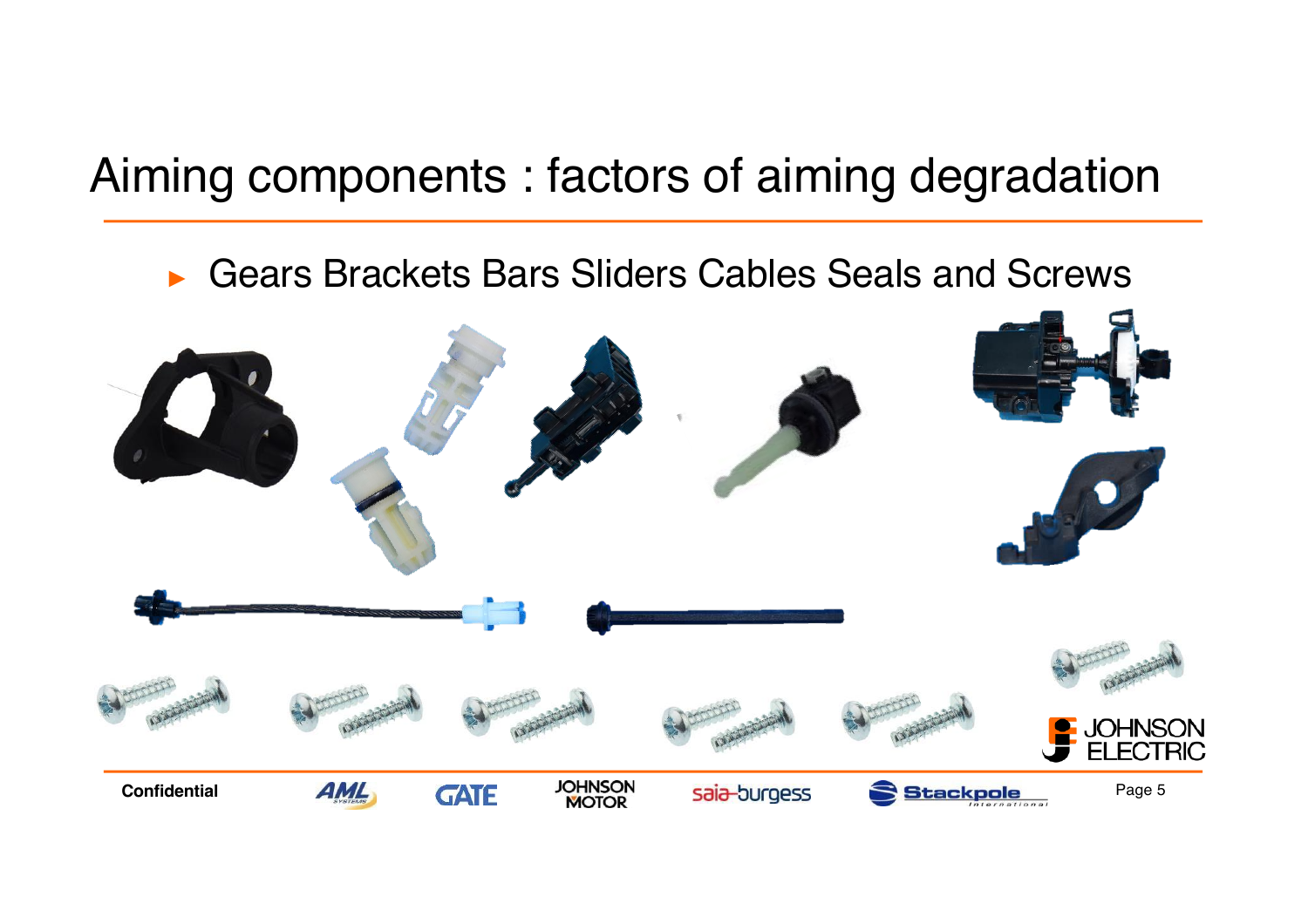### One example of aiming complexity

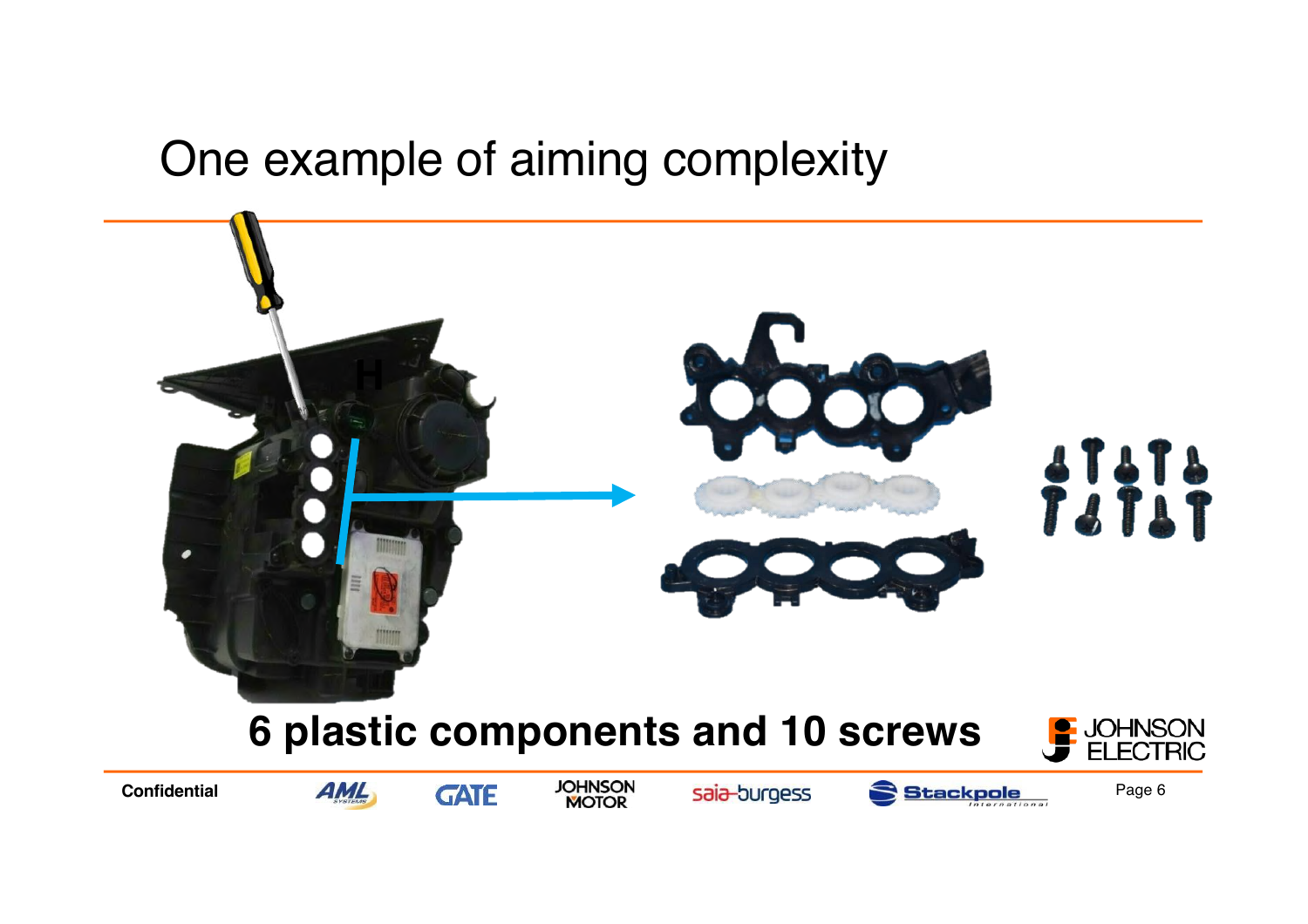# Solutions for Digital Aiming for SAE headlamps

Simplified stepper « aimer »

- Dynamic leveler optimized for aiming
- Fast and precize
- Variable speed / Microstep driving
- Typical angular precision +/-0.07%
- ► DC « Aimer »
	- Basic analogic driving
	- Constant speed











. IOHNSON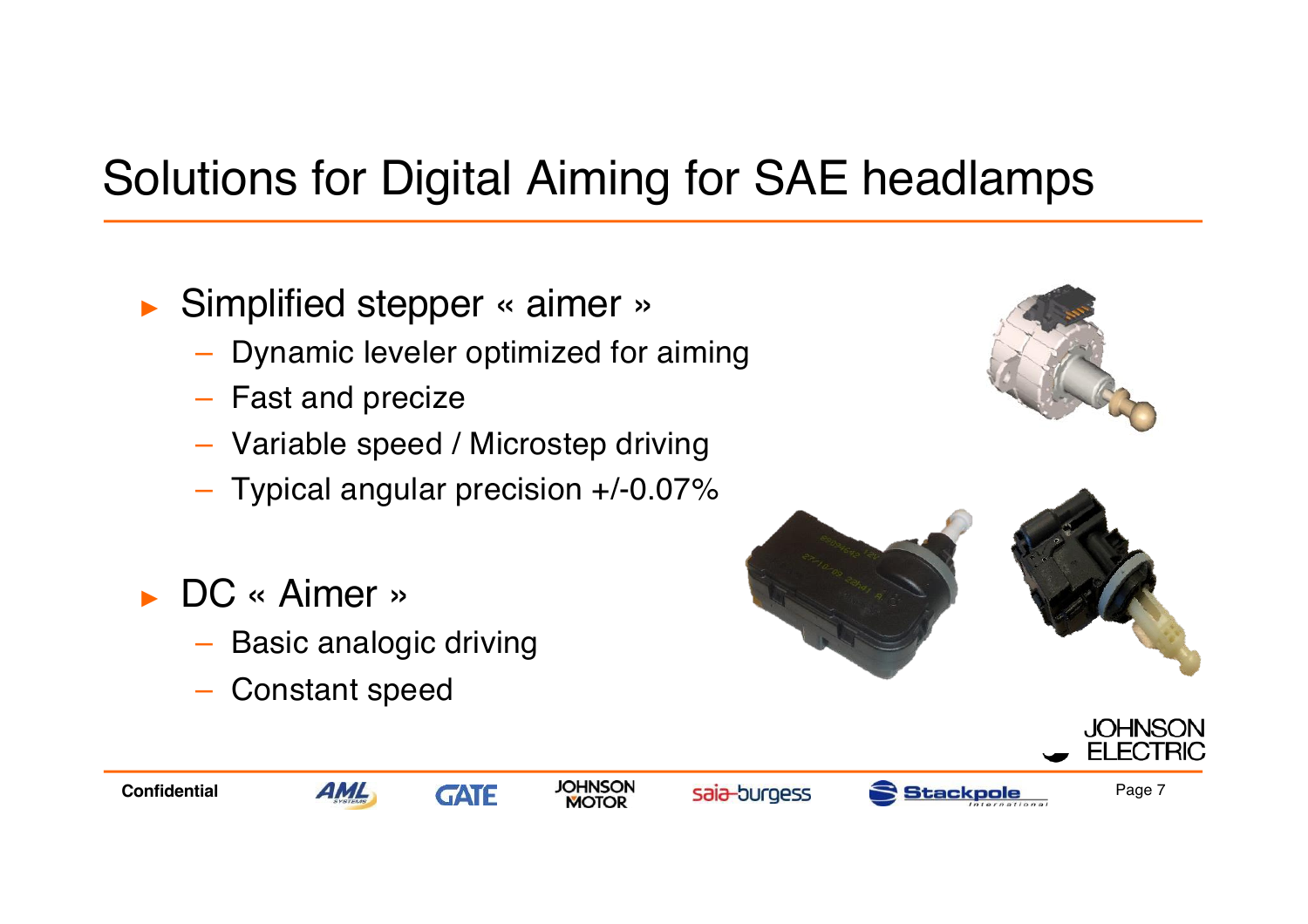# Solutions for ADB headlamps : Vertical aiming + dynamic leveling

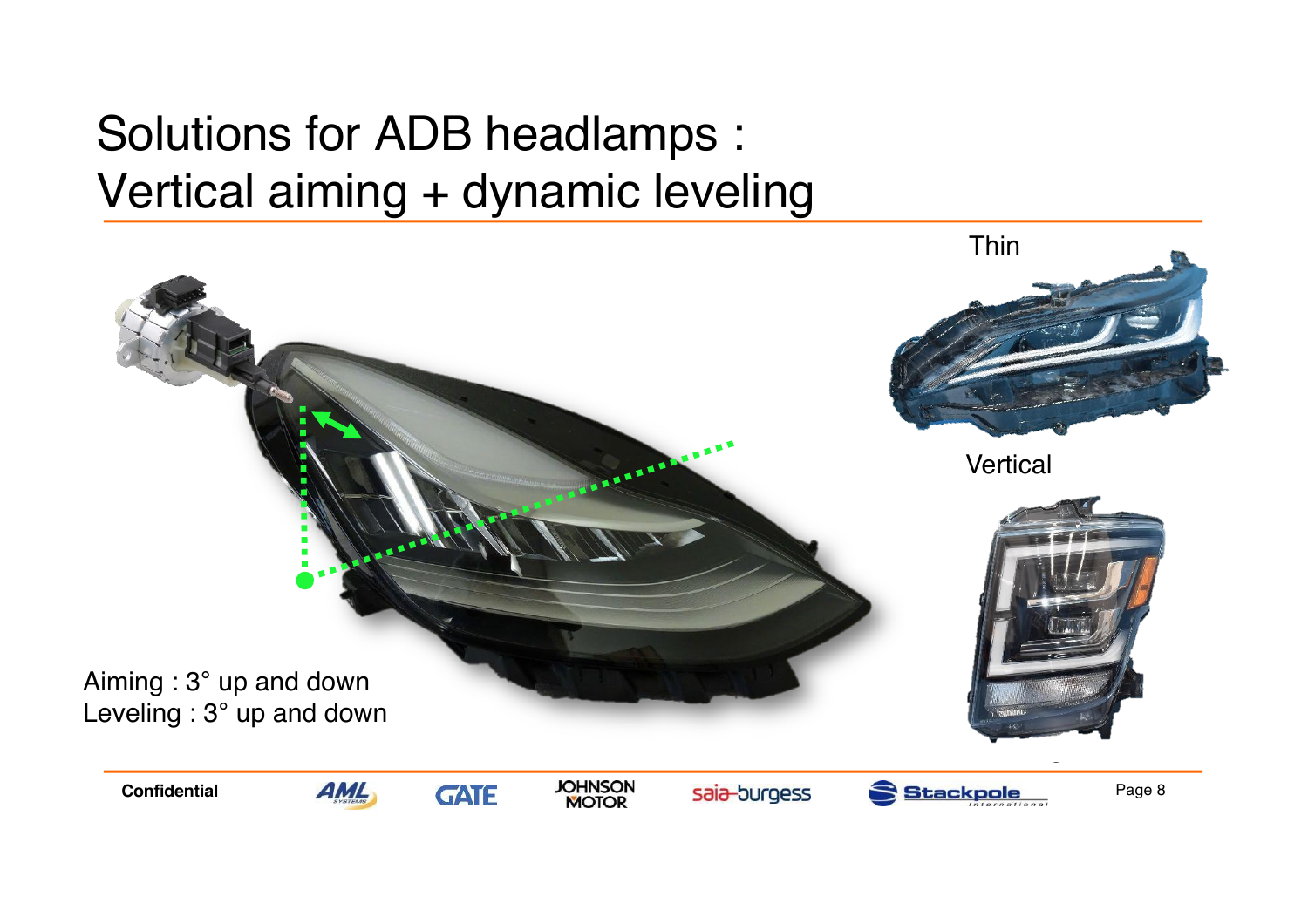### Reference run of the stepper motor

► Long stroke Vertical Leveling + Aiming : Long Motor reference run

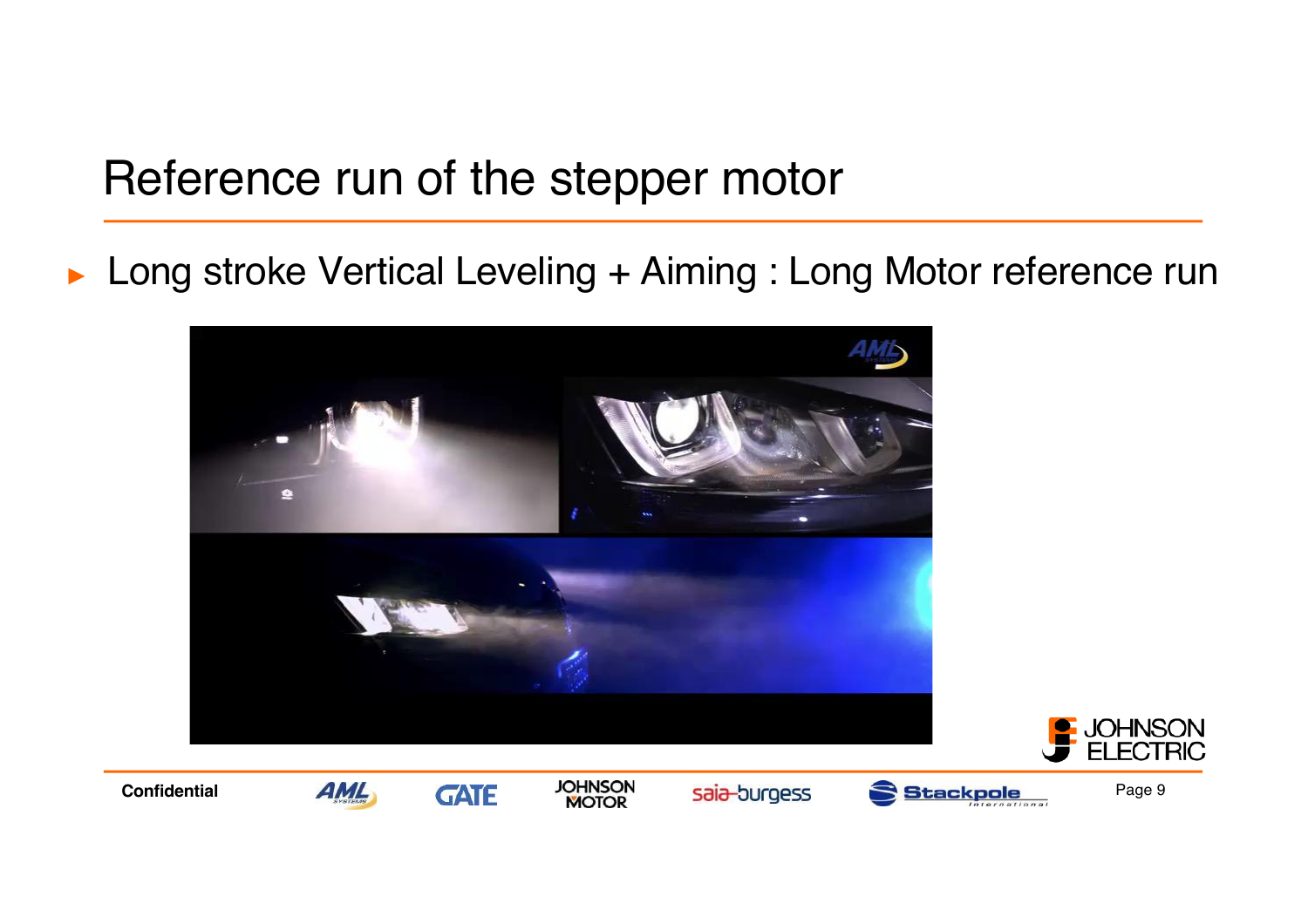### Reference run Noise cancelling motor

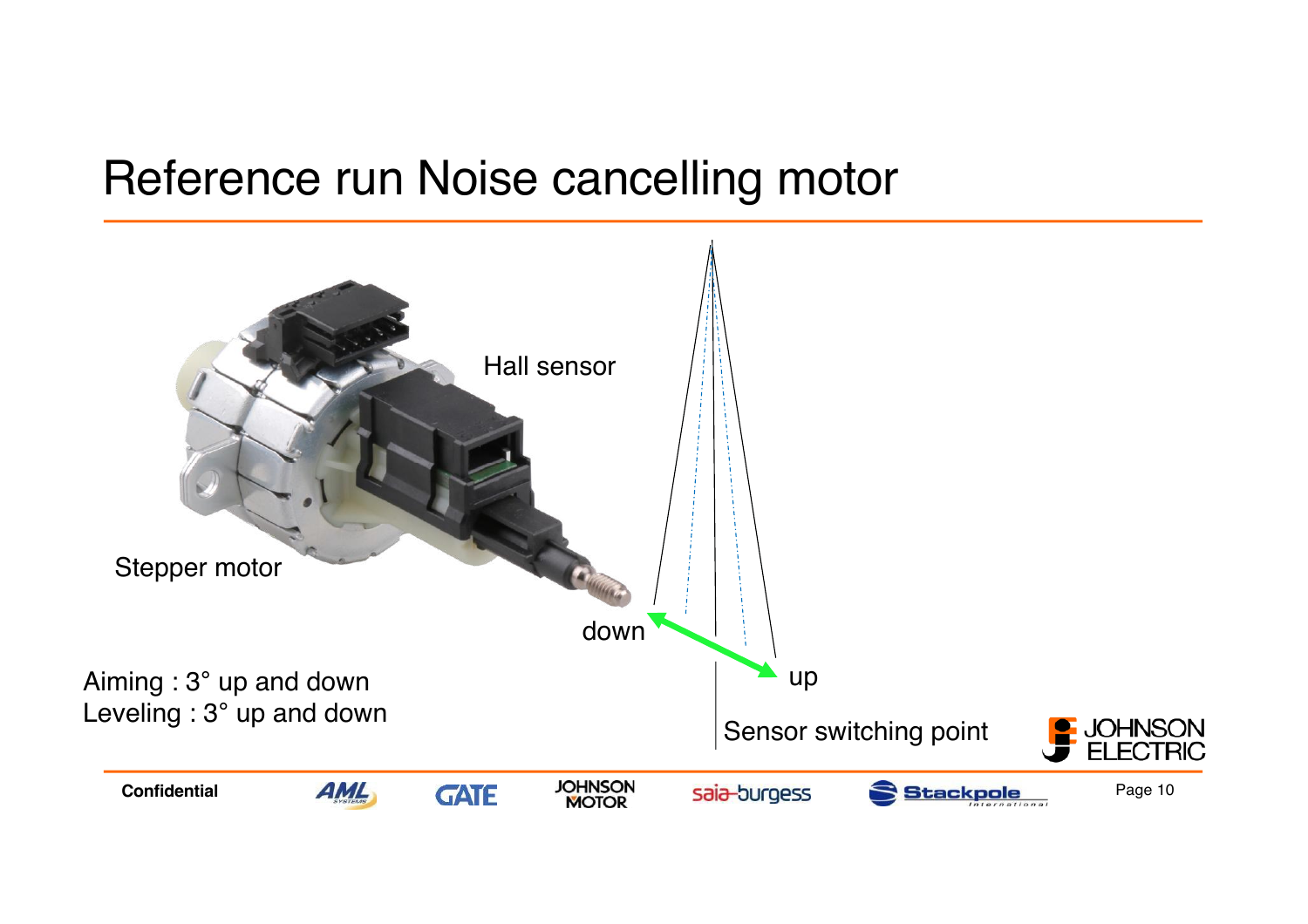# Solutions for ADB headlamps : Horizontal aiming

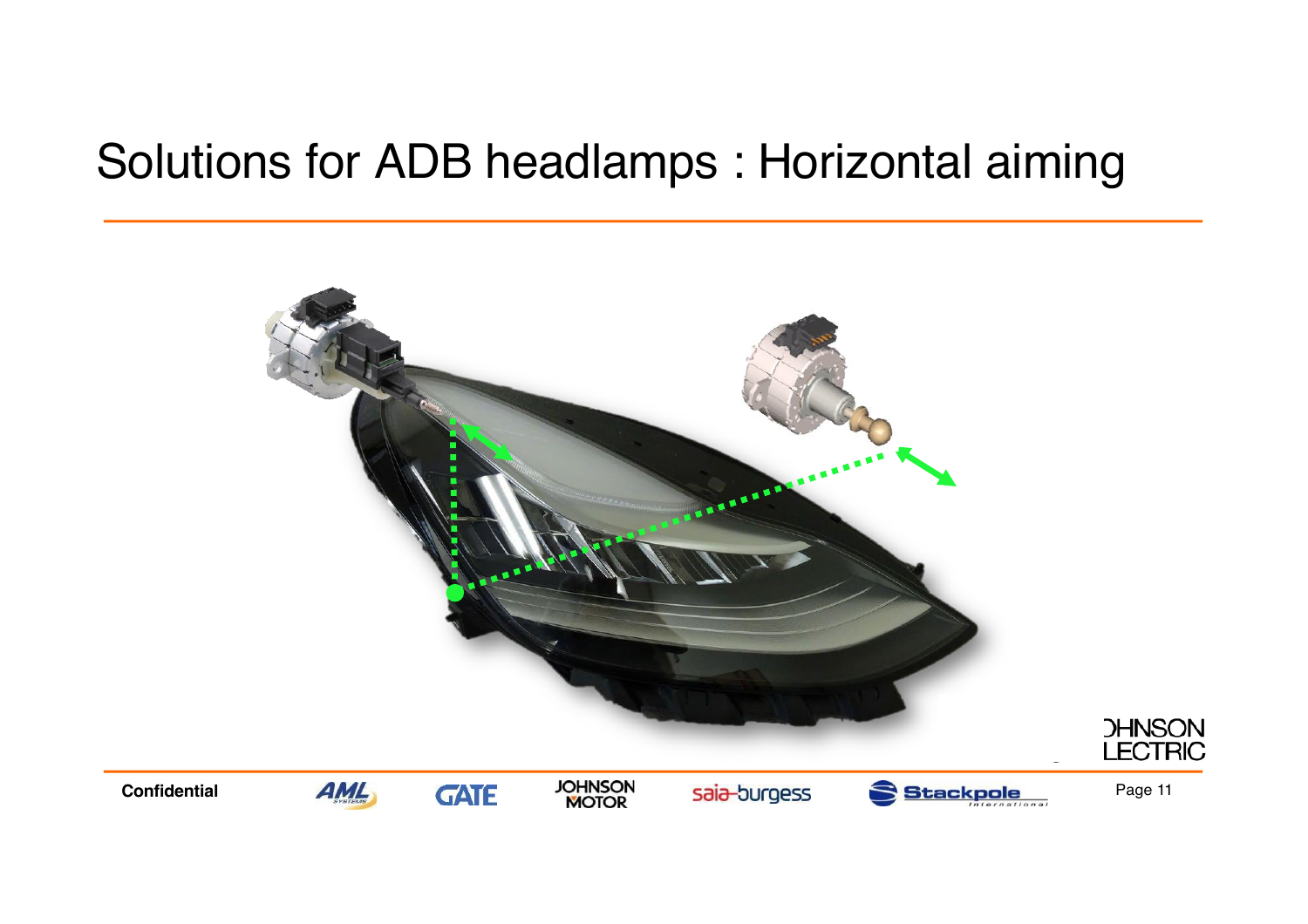### Merging with « Lumems »







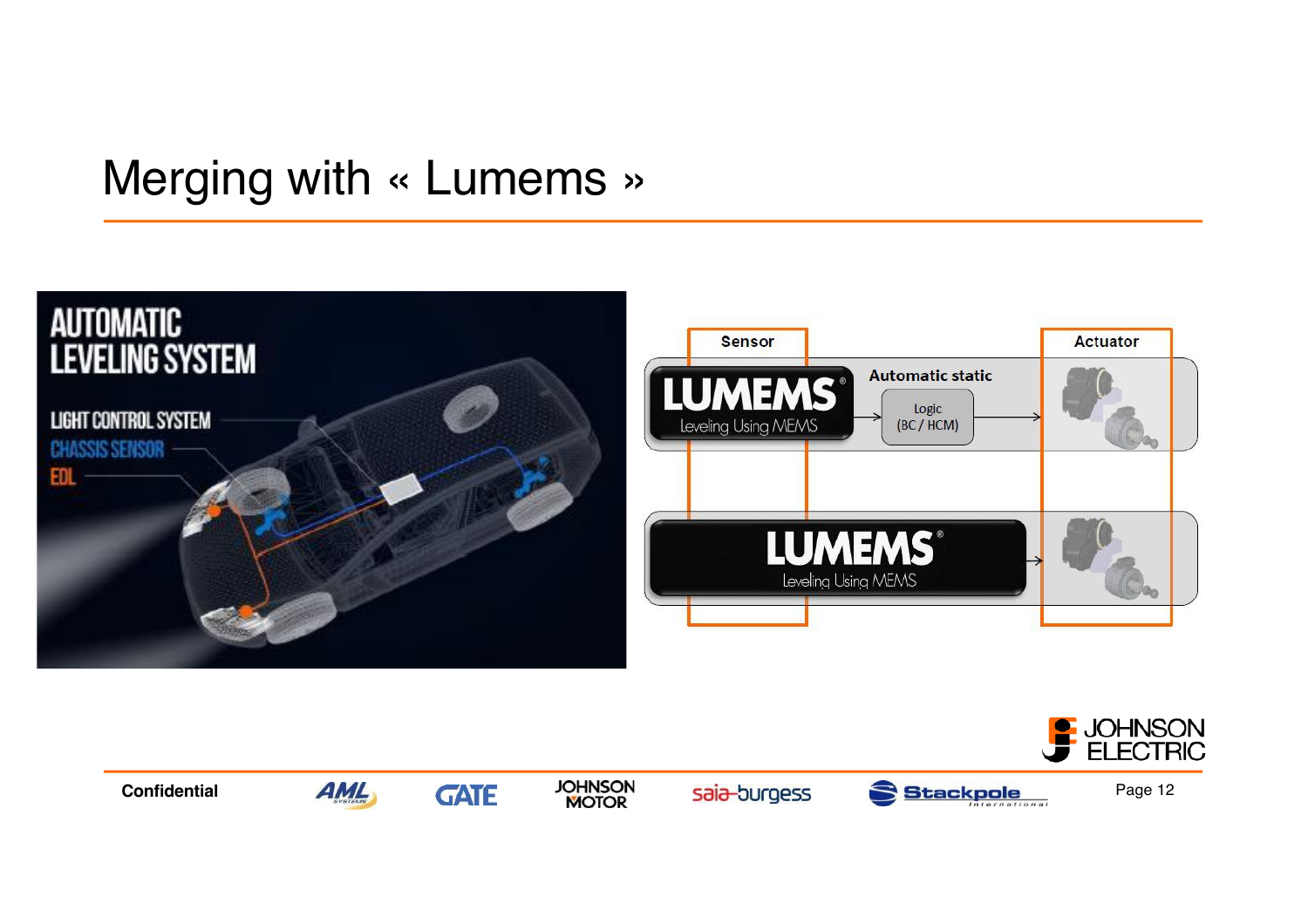# Ideal Aiming and Leveling architecture of an ADB car



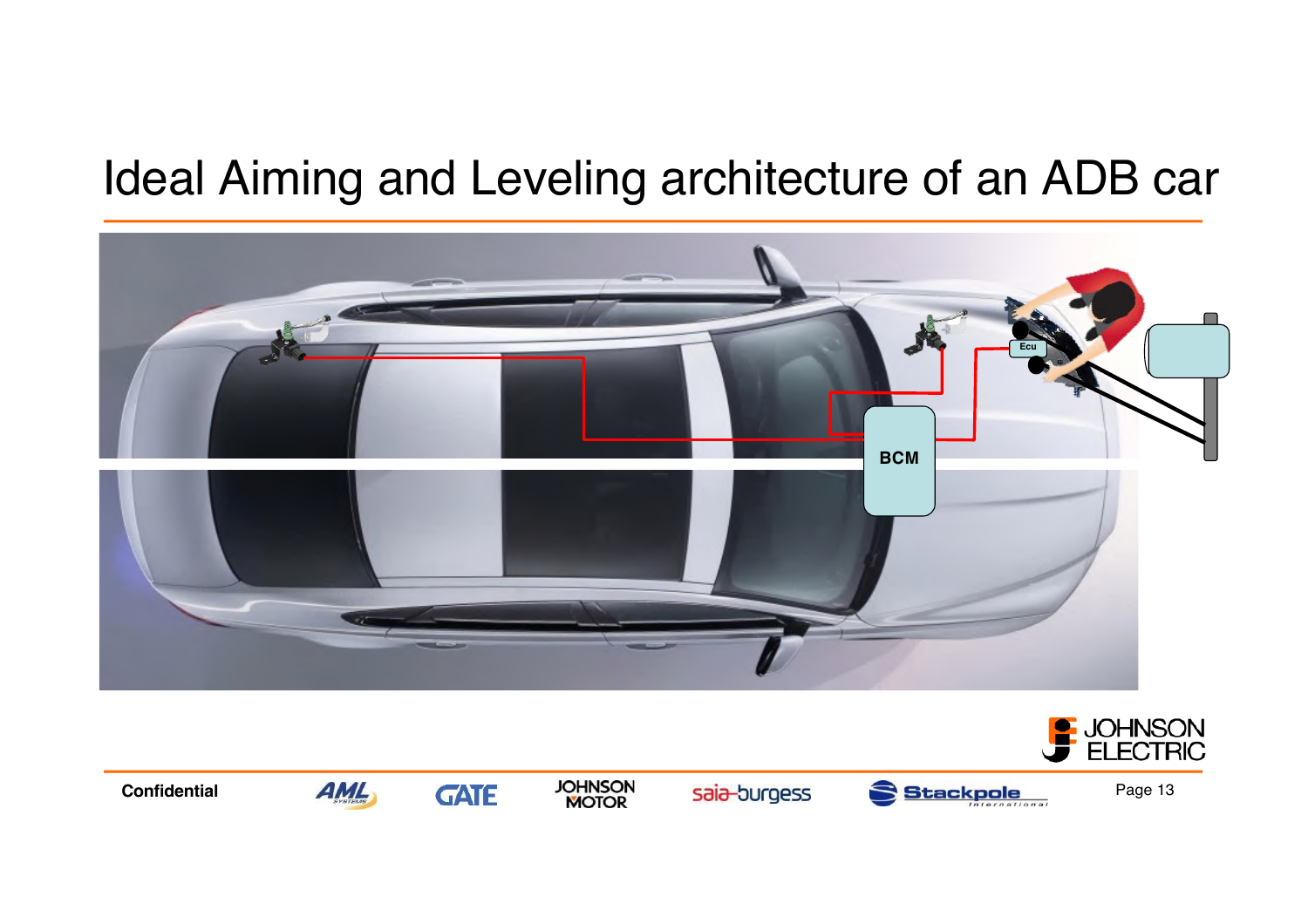# Ideal Aiming and Leveling architecture